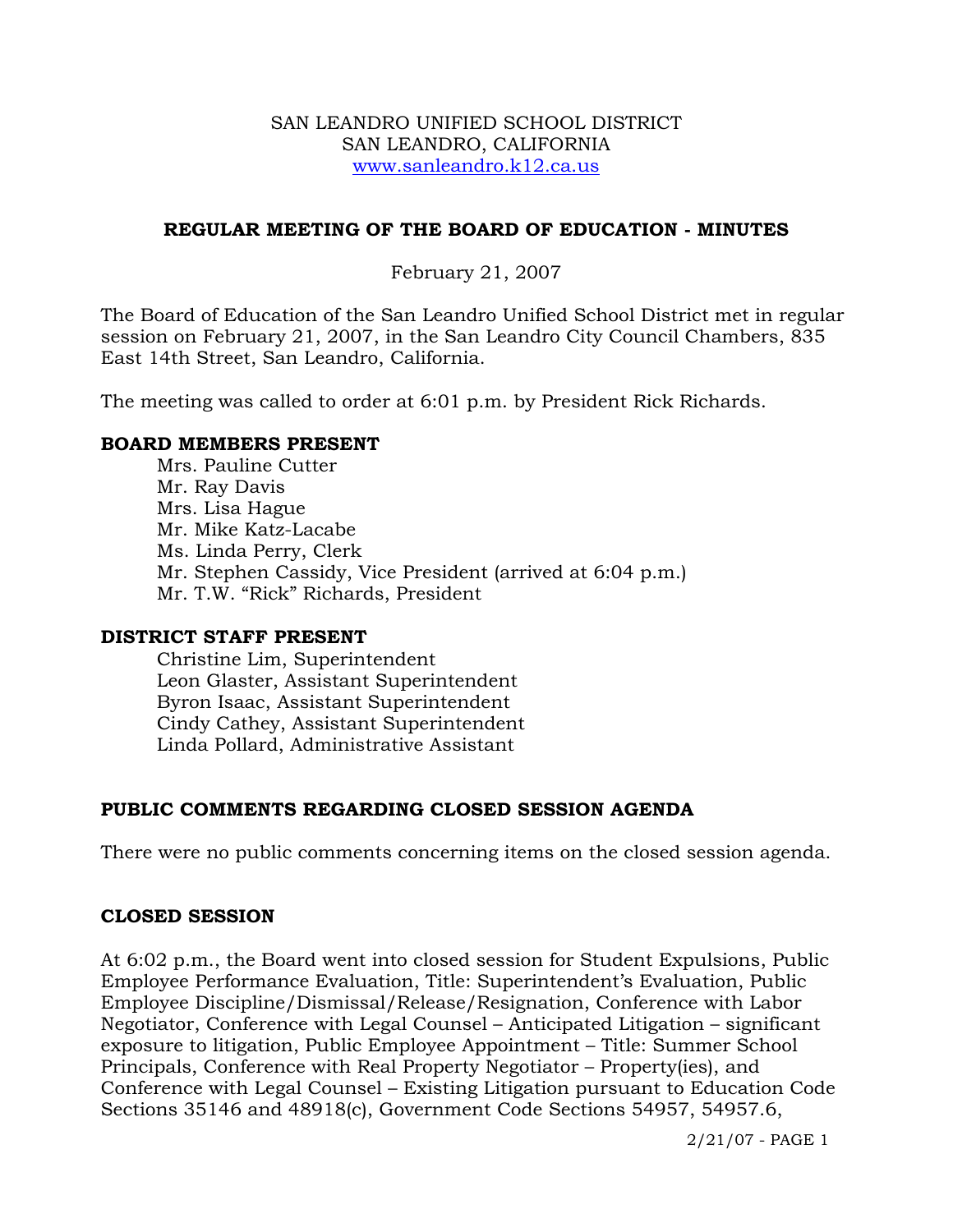54956.8, and 54956.9(b), and 54956.9. The closed session was adjourned at 7:12 p.m.

The Board returned to open session at 7:25 p.m. with the Pledge of Allegiance to the Flag led by Chabot College President Dr. Robert Carlson and Gordon Galvan, Vice Chair of the Chabot College Foundation. President Richards said the Board had been in closed session and had taken the following action:

• On a motion made by Ms. Perry and seconded by Mrs. Hague, the Board appointed the following Summer School Principals by a 7-0 vote:

| Elementary School | Tracey Lantz                            |
|-------------------|-----------------------------------------|
| Middle School     | Tracey Levy                             |
| High School       | Alex Harp/Jaliza Eagles (Co-Principals) |

# **APPROVAL OF AGENDA**

On a motion made by Mrs. Cutter and seconded by Mr. Davis, the Board approved the agenda for the regular meeting of February 21, 2007, by a 7-0 vote.

# **PRESENTATIONS**

• Chabot College Foundation Vice Chair Gordon Galvan, Chabot College President Dr. Robert Carlson and Chabot College-Las Positas Community College District Board Trustee Isobel Dvorsky presented a check for \$500,000 to assist the District in closing out the construction of the Adult Education Center. The Chabot College Foundation & Chabot College was proud to establish this critical educational partnership with San Leandro Unified School District and excited to serve San Leandro college students at the new San Leandro Adult School (SLAS) Education Center, which stands on the former football field of the original Chabot College campus).

 The Wayne and Gladys Valley Foundation was especially acknowledged and thanked for its generosity and support.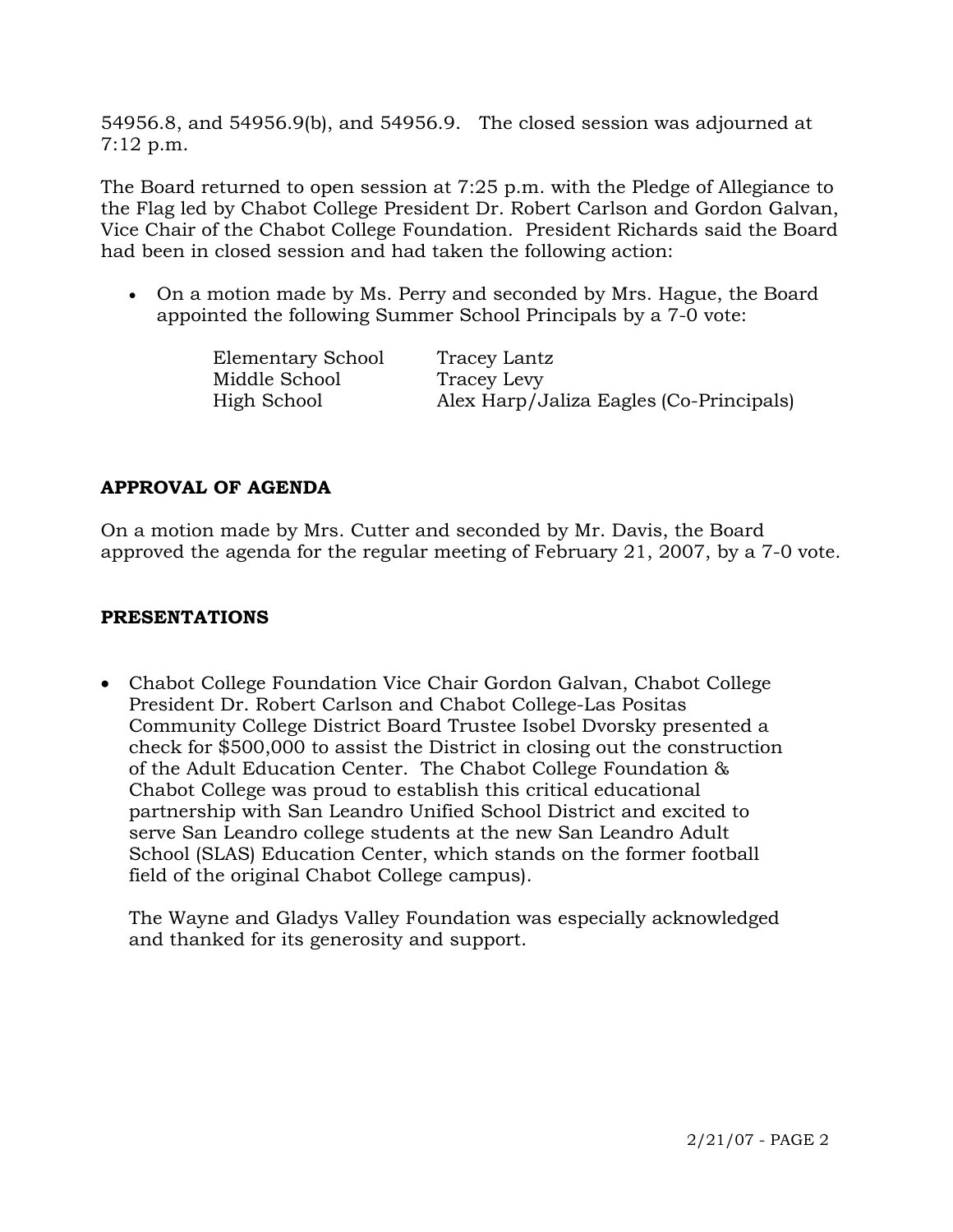∗ Dr. Irene Fujii, Eden Area Regional Occupational Program (ROP) Superintendent, shared information regarding ROP. The presentation focused on pathways for students and how they are working to connect courses at the high school with courses at the Center. She also provided statistics on how many San Leandro High School students are enrolled in ROP programs at the high school and the Center.

Dr. Fujii explained that a career pathway was a coherent sequence of rigorous academic and technical course that prepares students for successful completion of state and support transition to more advanced post secondary coursework related in a career area of interest. She noted that in an effort to address academic proficiency for students in the career technical education programs, Eden ROP now offers an online Skills Tutor that provides individualized instruction, diagnostic testing and prescriptive assignments, which is also available in Spanish.

In the 2005-06 school year over 800 San Leandro High School and Lincoln students were enrolled the ROP programs: San Leandro District Contracted Program, Eden Area ROP programs on the high school campus, and the Hayward Center– Capstone Programs.

Dr. Fujii said that she was excited that that Superintendent Lim had shared the Measure B Roadmap and had invited ROP to be part of the process, adding that ROP could certainly lend their expertise to the area of Career Technical Education.

Two ROP criminal justice and forensic science students, Adam Wixson and Pedro Gonzalez, shared their perspective of ROP program.

Adam Wixson said that his first-year in the ROP Criminal Justice and Forensic Science program had been very positive. He had learned how to work as team, and that "perfect practice makes perfect". In addition, ROP has enabled him to build a substantial amount of confidence, discipline in himself and a great amount of determination in the work field. He planned on attending Chabot College to further his education and eventually attend the Policy Academy.

Senior and second year student, Pedro Gonzalez, said that he uses his ROP experience as life guidelines and it has helped him achieve his goals. As a Captain in the Criminal Justice class, he is able to assist and motivate other students who are beginning their ROP experience. He hoped to become a police officer and join the SWAT team.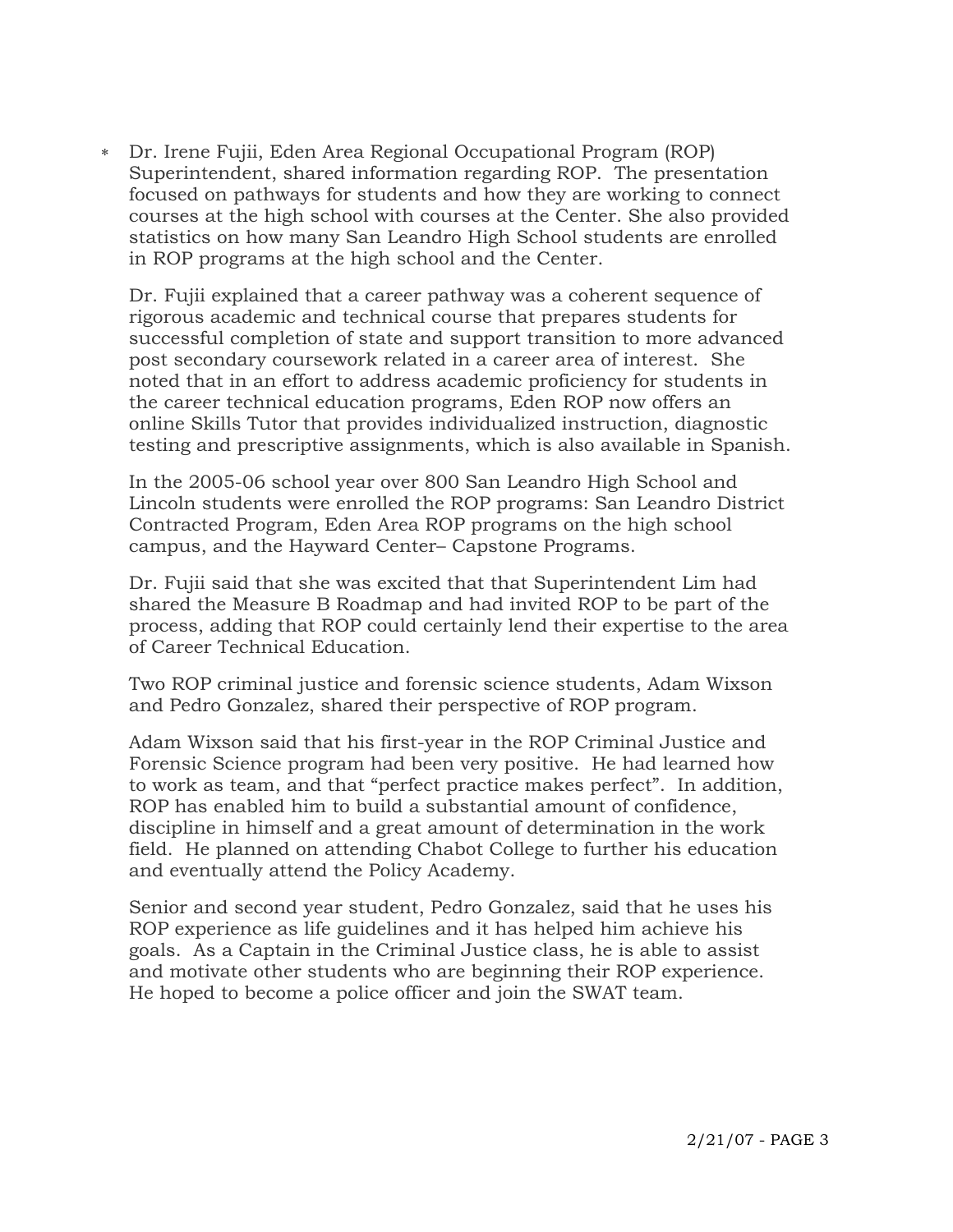In response to Mr. Cassidy, Dr. Fujii further explained that students in the career pathways program can earn Chabot College credit, if they have 95% attendance; have B or better grade; pass an exit exam give by Chabot, and pass some Chabot course before the ROP credit transfers to their college transcripts.

 A concern for the Mr. Cassidy was the impact of block scheduling on the students attending classes at the Center. Dr. Fujii didn't feel that the block scheduling hindered students from attending classes at the Center, adding that all sophomores are given tours of the facility to see what classes are available for them to take in the future; however a concern was students not completing certain graduation requirements or not passing the high school exit exam by their junior year which was why the Skills Tutor had been developed, adding that ROP continues to build pathways for success for those students.

 Mr. Katz asked Dr. Fujii what kind of growth or lack of enrollment ROP was experiencing. Dr. Fujii said that because of the some of the recent assessments and criteria that high school students need to fulfill, there has been a slight decline in enrollment, which only increases the need to look "outside the box" to help student be successful and keep them in career technical education.

 Board thanked staff for the information presented and the students for sharing their insight. Dr. Fujii commended Superintendent Lim for her support of Career Technical Education, and extended an invitation to Board members to tour the Center and catch a glimpse of the programs that are available.

• On January 10, 2007, the Governor presented his 2007-2008 budget proposals. New Business Manger, Madeline Gabel gave a presentation to the Board highlighting the Governor's education budget, which calls for a \$58.8 Billion allocated to K-12, an estimated 4.04% COLA, an estimated \$225 per ADA Revenue Limit increase for Unified Districts and no deficit reductions.

 Compared to 2006-07, there will be no equalization funding, no Mandated costs reimbursements, a bifurcated COLA for Special Education, (which means there will be no state augmentation to make up for the federal portion of the COLA), and no additional relief for declining enrollment districts, which San Leandro Unified is currently experiencing.

 Program changes in the Governor's budget included Home to School Transportation and Special Education Transportation, and CalWORKS Child Care Program to be funded through Prop 98, which would further reduce funding for education programs, adding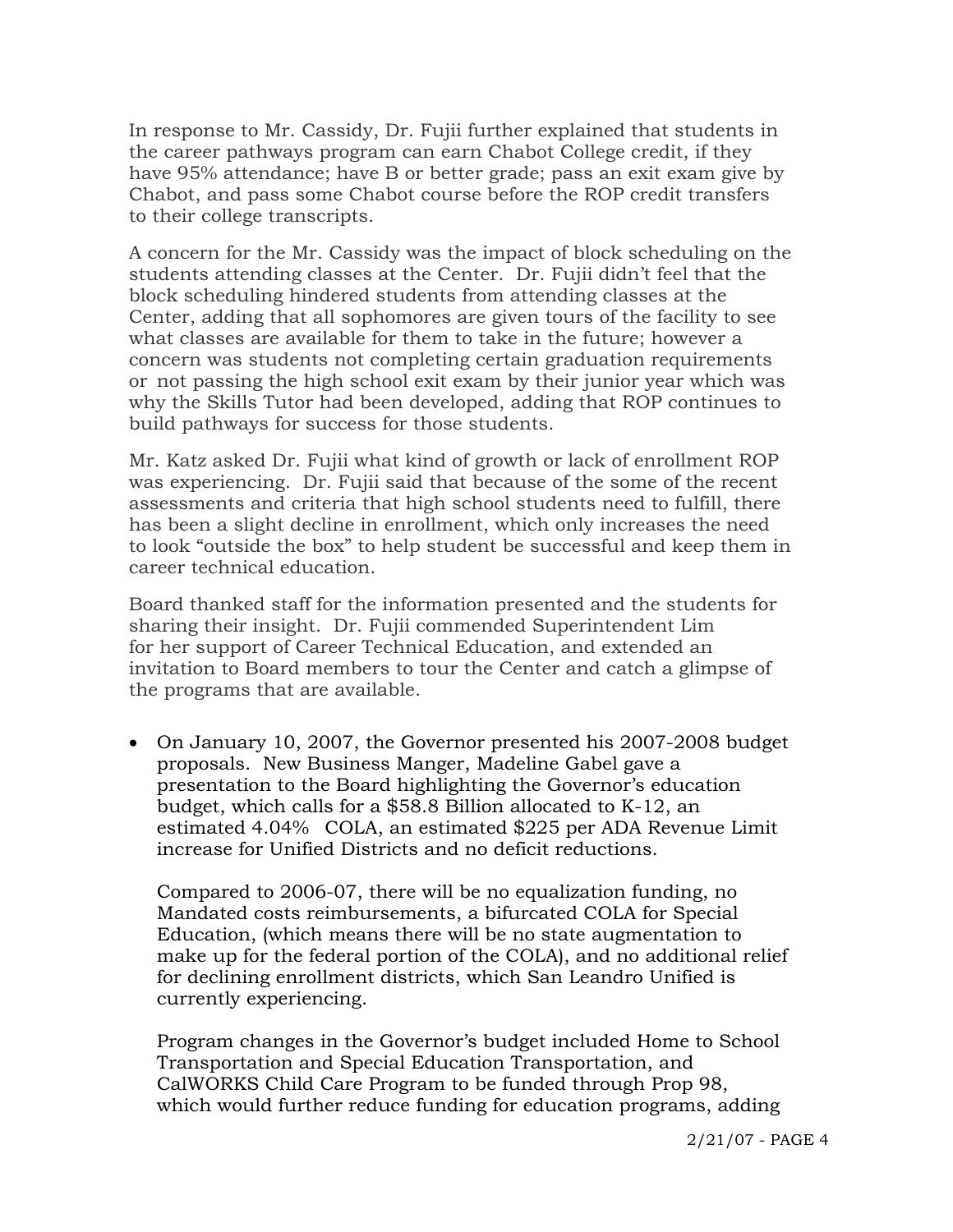that based on whether or not the state legislature accepts, modifies, or rejects the governor's proposal, the May Revise would provide a clearer picture on where the Governor and legislature are heading.

 The Board thanked Ms. Gabel for the presentation, shared their thoughts and asked clarifying questions with regards to the CalWORKS reduction, and equalization. Mr. Cassidy suggested that the Advocacy Committee petition or write a letter to the state legislators asking that they restore equalization.

**REPORTS 8:00 p.m. Time Specific**  Student Representatives' Reports – There was no report.

# **PUBLIC TESTIMONY ON NON-AGENDA ITEMS**

• Sofia Gonzalez-Dyer, a Washington Elementary School teacher, addressed the Board regarding the District's decision not to rehire her for the next school year.

#### **REPORTS**

- 1) Correspondence Clerk Perry reported receipt of the following emails from Kathy Neisse regarding a "Thank You" from John Muir Middle School band; from Carlos Jacome regarding Level II volunteering; and a letter from the San Leandro High School Science Department regarding claws size in the science class.
- 2) Superintendent's Report Superintendent Chris Lim reported that
	- The District recently launched the new website, and has been receiving very positive feedback. She thanked Robin Michel, District Communications Outreach Specialist for spear-heading this project.
	- The first "Board Briefs" (which announces Board actions of each Board meeting the following day) was distributed to every staff member. Plans are to develop a SLUSD E-Newsletter that will include the *Board Briefs*.
	- Community forums have been scheduled for March 5, 12, and 26 to be held at the San Leandro High School cafeteria at 6 p.m. The forums with announce the Measure B Community Planning & Design Teams process. The District will be accepting applications for one of four Design Teams, with members of Teams being announced at the March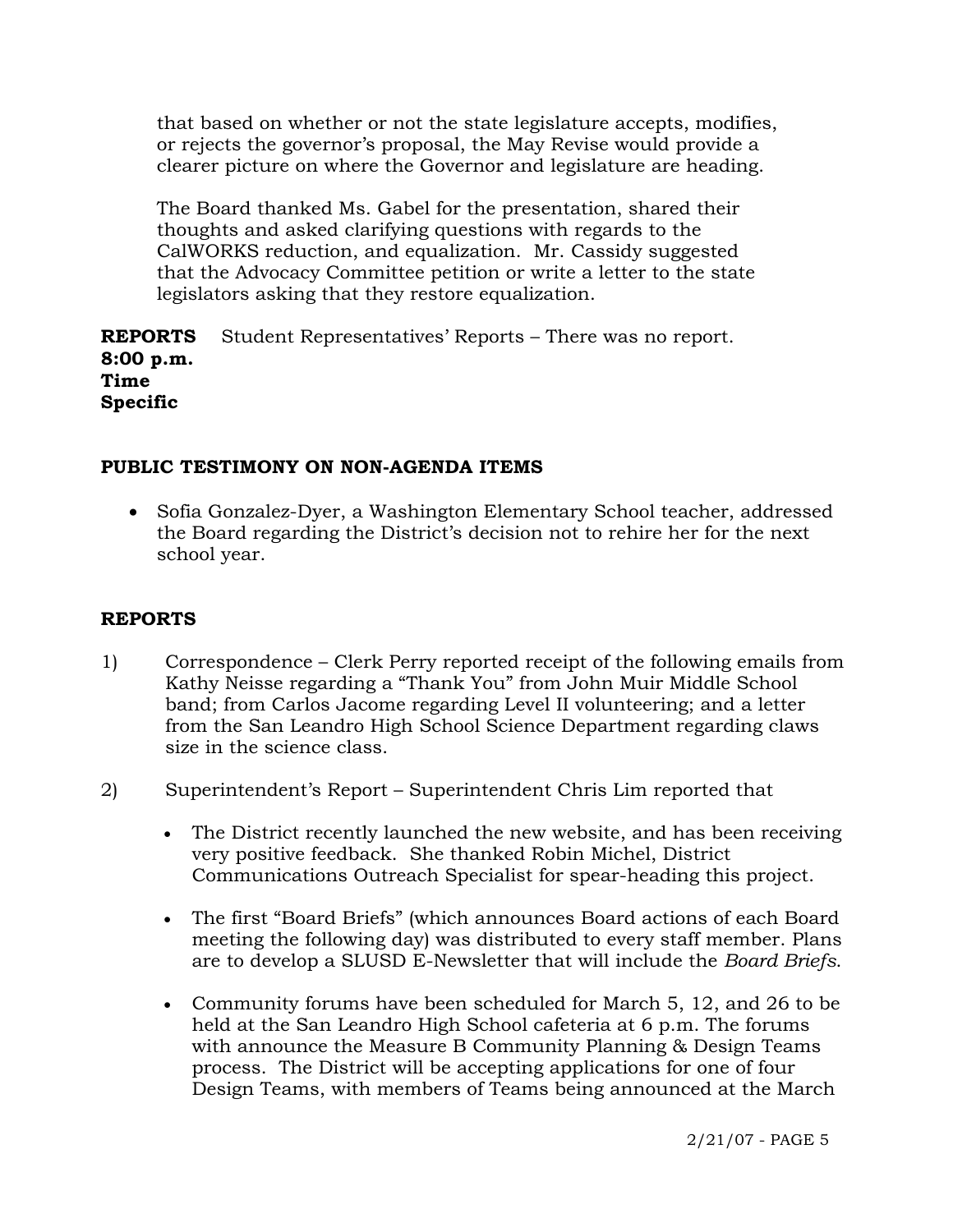12 meeting, adding that application were on the Website. The March 12 and March 26 meetings will feature a discussion and feedback from the neighbors and community regarding the PG&E parking lot.

# 3) Board Committee Reports

• Policy – Ms. Perry reported that the committee met on February 20, and would be bringing forward to the March 6 Board meeting a policy on Independent Study, AR 5116.2, Intra-district transfers, and an addition to E1312.3, Uniform Complaint Form. The committee also discussed a homework policy, noting that Assistant Superintendent of Educational Services would be leading a survey of the District's current procedures, with the hopes of forming a task force in the fall. An immigrant transfer policy, "Pay to Play" policy, the complaint process were also discussed. It was noted that per legal counsel, "Pay to Play" was illegal.

 Mrs. Cutter suggested that some type of community education piece regarding the cost of the District's athletic program be included in the sports package distributed to parents at the time of registration. Superintendent Lim said that staff was planning on giving a presentation on the athletic budget at the March 6 Board meeting.

# 7) Board Representatives' Reports

- Alameda County School Boards Assn. Ms. Perry reported that the association met on February 15 and had a demonstration from SCI Consulting Group regarding Using Demographics in School Facility Planning. She has a handout for those interested. The next meeting will be March 15 where Districts will share their Superintendent evaluation process.
- Mid-Alameda County Special Education Local Plan Area Ms. Perry reported that the committee met on February 7 and approved an increase for the MACSELPA Director, and discussed that an update of the local plan, the self review process with the state, and all preschoolers (age 4) must be evaluated by June. The next meeting will be May 2.
- San Leandro Chamber of Commerce Community Partners' Committee There was no report.

# **CONSENT ITEMS**

The following items were pulled from the Consent Calendar: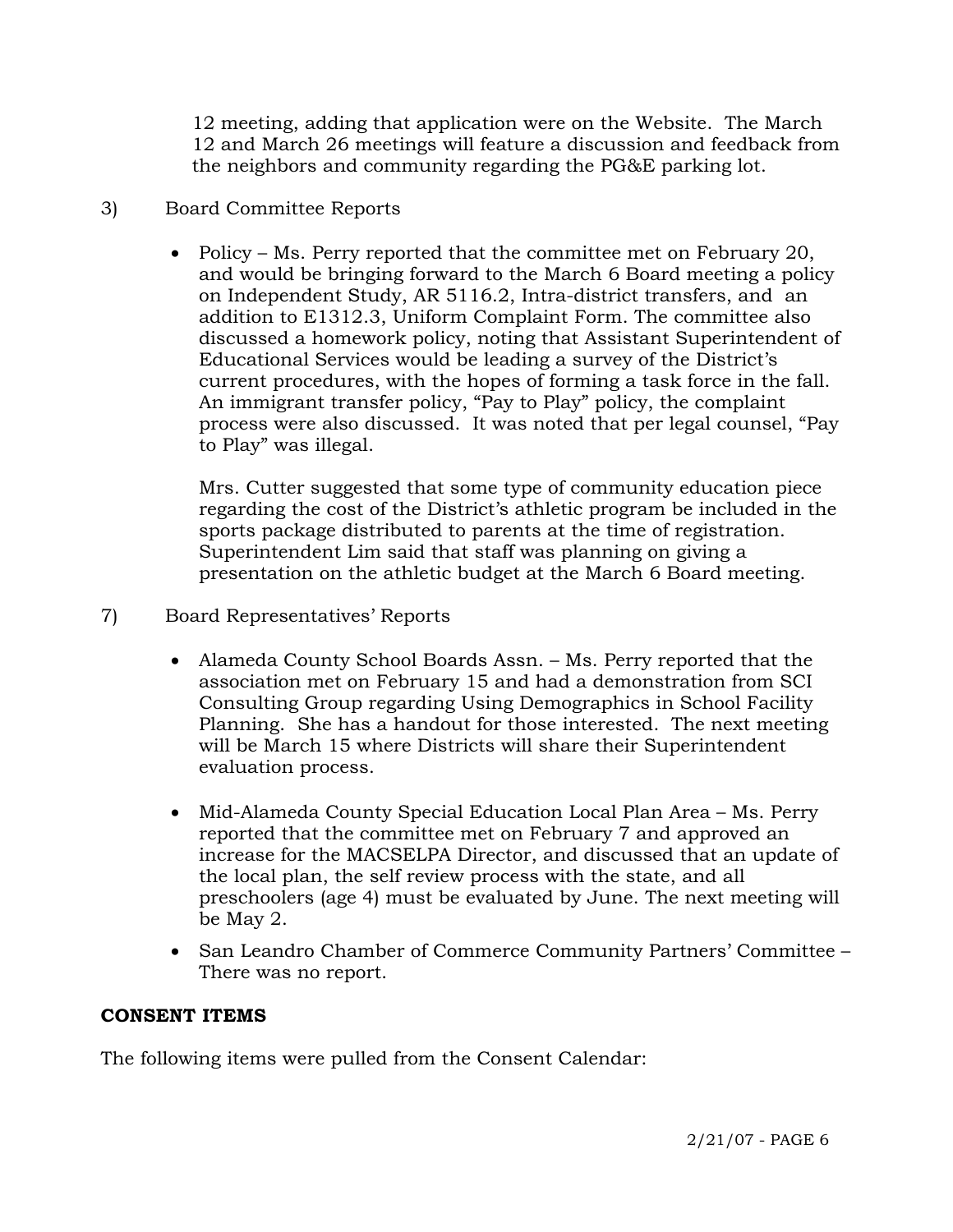- Consent Items 2.1-C, Acceptance of Personnel Report, and 4.5-C, Change Order Number 1, San Leandro High School Security Fence (requested by Mrs. Cutter).
- Consent Item 3.8-C, Resolution #07-09 Agreement between San Leandro Unified School District and Oakland Unified School District (requested by Ms. Perry).

General Services

1.1-C Approval of Board Minutes – February 1, 2007

Educational Services

| $3.1-C$               | Acceptance of Donations                                                         |
|-----------------------|---------------------------------------------------------------------------------|
| $3.2-C$               | Proposed Stipulated Expulsion Order for Student E10-06/07                       |
| $3.3 - C$             | Proposed Stipulated Expulsion Order for Student E16-06/07                       |
| $3.4-C$               | Proposed Stipulated Expulsion Order for Student E17-06/07                       |
| $3.5-C$               | First 5 Alameda County One Time Only Information Technology<br>Grant            |
| $3.6-C$               | Title II: Adult Education and Family Literacy Act Grant                         |
| $3.7-C$               | Title II, Part D Enhancing Education Through Technology (EETT)<br>Formula Grant |
| $\mathbf{\mathbf{r}}$ | $\sim$ $\sim$ $\sim$ $\sim$<br>$\blacksquare$<br>.                              |

Business, Operations and Facilities

- 4.1-C Ratification of Payroll
- 4.2-C Approval of Bill Warrants
- 4.3-C IKON Copier Contract
- 4.4-C Resolution #07-08, Establish a Special Reserve Fund for Capital Outlay
- 4.6-C Site Improvement at John Muir Middle School Contractor Notice of Completion

2/21/07 - PAGE 7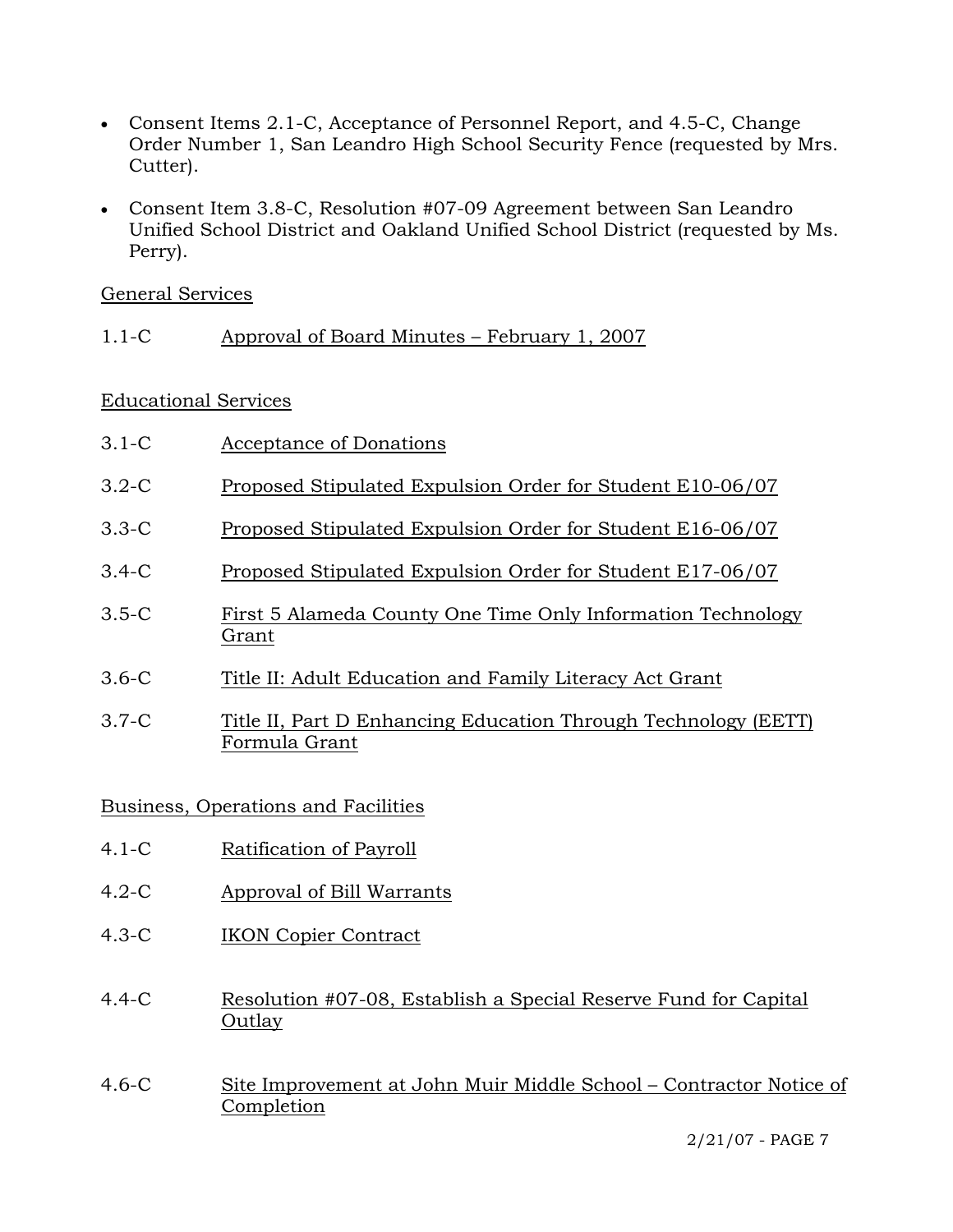- 4.7-C Madison Elementary Relocatable Classrooms Contractor Notice of Completion
- 4.8-C Growth and Modernization Project at San Leandro High School Contractor Notice of Completion
- 4.9-C San Leandro High School Relocatable Classrooms Contract Notice of Completion

On a motion made by Ms. Perry and seconded by Mr. Davis, the Board approved the consent items by a 7-0 vote.

#### Human Resources

2.1-C Acceptance of Personnel Report

Mrs. Cutter asked that page two, listing the two non-re-elect employees, of the Certificated Personnel Report be omitted.

On a motion made by Mrs. Cutter and seconded by Ms. Perry, the Board approved the Certificated Personnel Report, omitting page two of the report by a 7-0 vote.

#### Educational Services

#### 3.8-C Resolution #07-09 Agreement between San Leandro Unified School District and Oakland Unified School District

Understanding that this agreement will allow Oakland Unified School District to teach much needed classes for adults with disabilities in San Leandro for the 2006-2008 school years, as San Leandro Unified had reached the state mandated Average Daily Attendance (ADA) staff cap, Ms. Perry asked who would be in control of the curriculum taught to these students, noting her concern for the quality of the program.

Susanne Wong, Adult School Principal, explained that under the agreement, Adult Schools managing the program controls the curriculum, which, in this case meant Oakland Unified, adding that the agency providing this program has been a long standing partner with Oakland, and are under the same state curriculum standards.

On a motion made by Mr. Davis and seconded by Mrs. Cutter the Board adopted Resolution #07-09, Agreement between the San Leandro Unified School District by a 7-0 vote.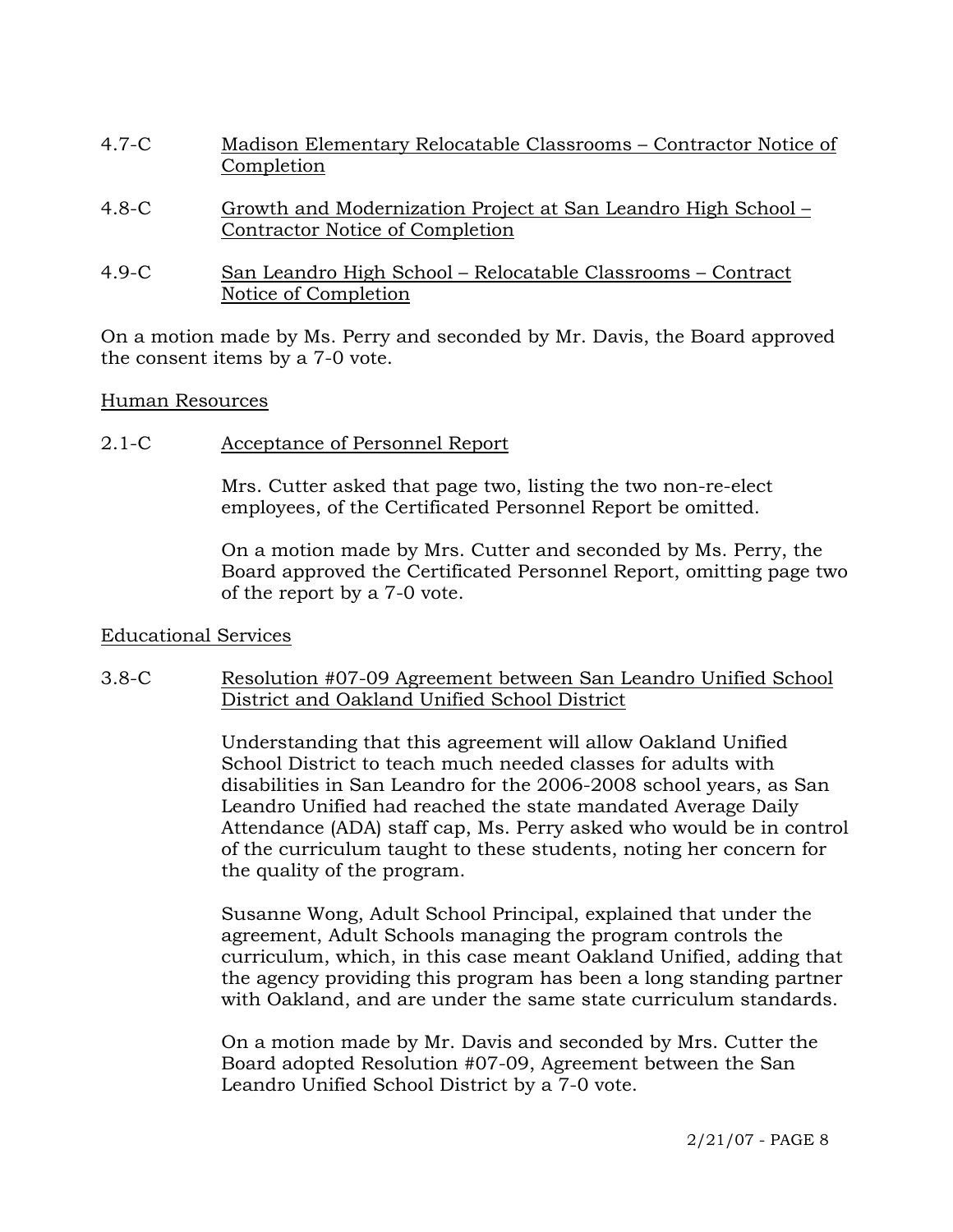#### Business, Operations and Facililties

4.5-C Change Order No. 1, San Leandro High School Security Fence Project

> Mrs. Cutter's asked if the Board could expect to receive a change order from the architect firm with Mr. Glaster stating that there should not be any further change orders for this project.

On a motion made by Mrs. Cutter and seconded by Mr. Katz, the Board approved Change Order No. 1 for Gold Bay Fence + Iron Works Inc., for the San Leandro High School Security Fence Project, Bid Package No. 076-01 by a 7-0 vote.

# **CONFERENCE ITEMS**

#### General Services

1.1-CF 2007 California School Boards Assn. (CSBA) Delegate Assembly Election

> The Board discussed and considered the submission of a ballot for the 2007 CSBA Delegate Assembly Election.

Trustees Perry and Cutter provided additional information regarding the candidates before the voting took place.

Following the tallying of votes, and on a motion made by Mrs. Cutter and seconded by Mrs. Hague, the Board approved the ballot, casting a vote for Denis King, Dublin USD; Nina Moore, Pleasanton USD; Linda Perry, San Leandro USD; and Grant F. Peterson, Hayward USD by a 7-0 vote.

#### Human Resources

# 2.1-CF Attendance Verification Clerk Position and Job Description

The Board discussed and considered the Attendance Verification Clerk position and job description.

Superintendent explained that District was the recipient of two new grants: After School Education & Safety (ASES) program and the McKinney-Vento homeless program, which would provide funding to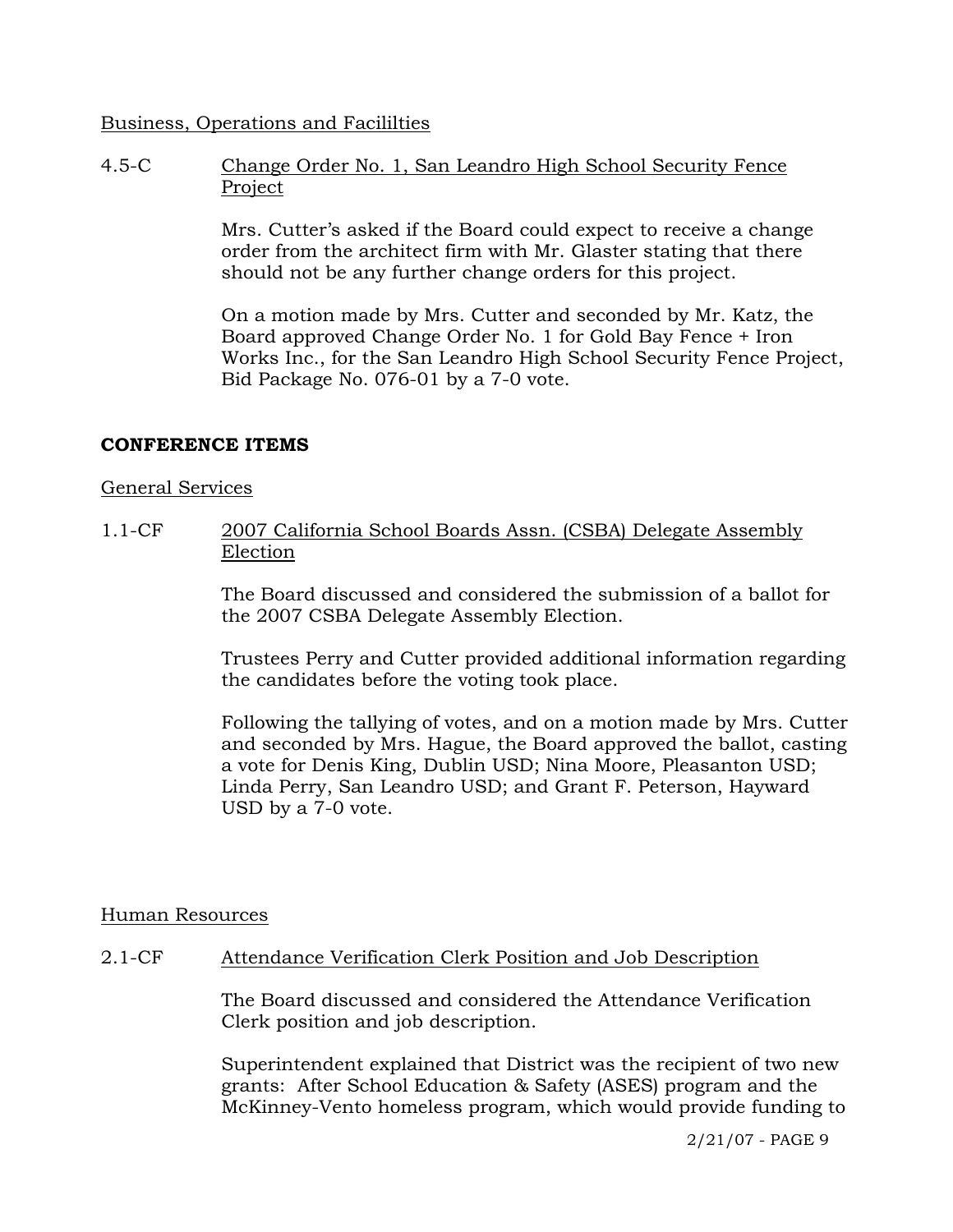build collaboratives in the community to offer programs and systems of support to students and families in need. Staff is recommending that an Attendance Verification and Grant Implementation Clerk be hired to maintain and evaluate all of the required paperwork, and complete the necessary reports, adding that the position would be funded strictly through the two grants.

Mr. Cassidy was interested if it would be possible to leverage this categorical money for attendance support to the high school, with the Superintendent indicating that the school did not have an after school program; however, they may have homeless students, and therefore would benefit from this position.

Mr. Davis requested that the total dollar amount of this position be included in the next issue of the *Confidentially Speaking*.

Mrs. Cutter felt it would be prudent to include reference to the confidentiality of this position in the job description.

On a motion made by Mr. Davis and seconded by Mr. Katz, the Board approved the Attendance Verification Clerk position and job description by a 7-0 vote.

### 2.2-CF Alignment of Job Title from Business Manager to Director, Business **Services**

The Board discussed and considered the alignment of job title from Business Manager to Director, Business Services.

Superintendent Lim noted that while reviewing the title of Director versus Manager, it was discovered that the title of Business Manager was not aligned to the functions of being a Director, thus staff was recommending that the Board approve the alignment of the job title, noting that this would be change in title only, with no change in salary as the current salary is appropriate for a Director level potion. On a motion made by Mr. Davis and seconded by Mrs. Hague, the Board approved the alignment of the job title from Business Manager to Director, Business Services by a 7-0 vote

#### 2.3-CF Lead Custodian Position

The Board discussed and considered continuing the Lead Custodian position for a period of three years, and that that the Head Custodian position at Madison becomes a permanent position.

Superintendent Lim indicated that in response to questions raised by the Board as to the impact of the position of Head Custodian,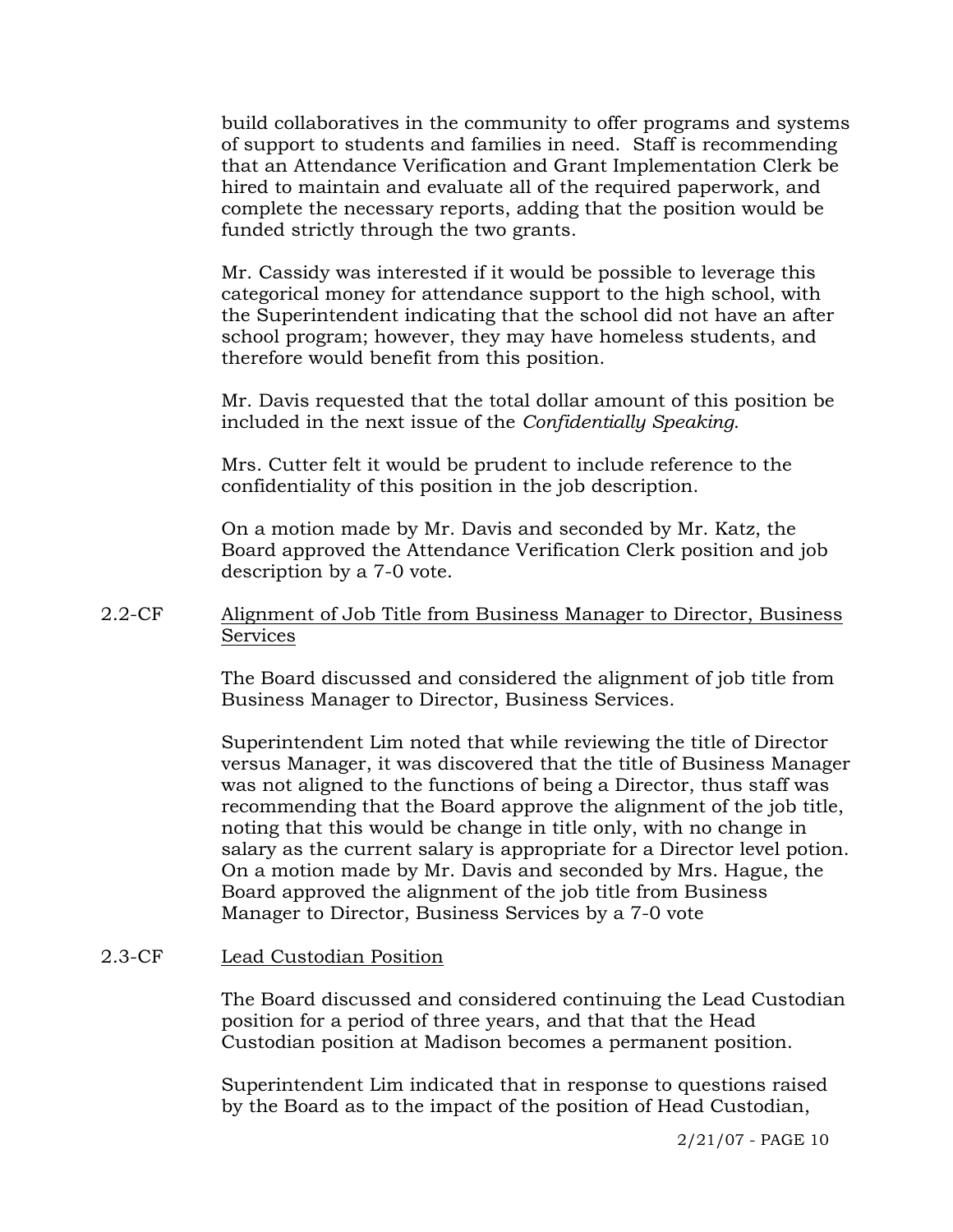Superintendent Lim explained that currently that position was on temporary status due to the Pilot Lead Custodian Program, and that staff was recommending that in addition to approving the continuation of the Lead Custodian position for three years, the Head Custodian at Madison become a permanent position.

On a motion made by Mrs. Cutter and seconded by Ms. Perry the Board approved continuing the Lead Custodian position for a period of three years, and that the Head Custodian position at Madison becomes a permanent position by a 7-0 vote

### 2.4-CF Freezing Director of Maintenance & Operations Position and Creating a Manager of Maintenance & Operations Position

The Board discussed and considered approving freezing the Director of Maintenance & Operations position and creating a Manager of Maintenance & Operations position.

Assistant Superintendent of Human Resources, Byron Isaac explained that this recommendation comes in response to Board's direction that staff address accountability, that there would be adequate administration supervision to oversee the work, evaluate and lead the program, and that there would still be the same number of administrative positions in the reorganization recommendation.

Mr. Davis felt that his question regarding how the annual savings would be used, suggesting that additional maintenance or custodial staff should be considered, was not addressed.

Mr. Glaster explained that the because the proposal had not yet been approved, a decision had not been made, noting that the savings was not enough to sustain a full position, with Mr. Isaac adding that there may be some funding; however, that would require negotiations, which would not occur until later in the year.

Ms. Perry was ready to support this recommendation, realizing that additional discussions would be ongoing.

Mrs. Cutter suggested considering a "special-assignment" type position as a way of securing the funding in the future.

While initially Mr. Cassidy was not in agreement with the recommendation, he later agreed to support the realignment, suggesting that further analysis with regards to leaving the Supervisor of Maintenance vacant and looking at other staffing possibilities be considered.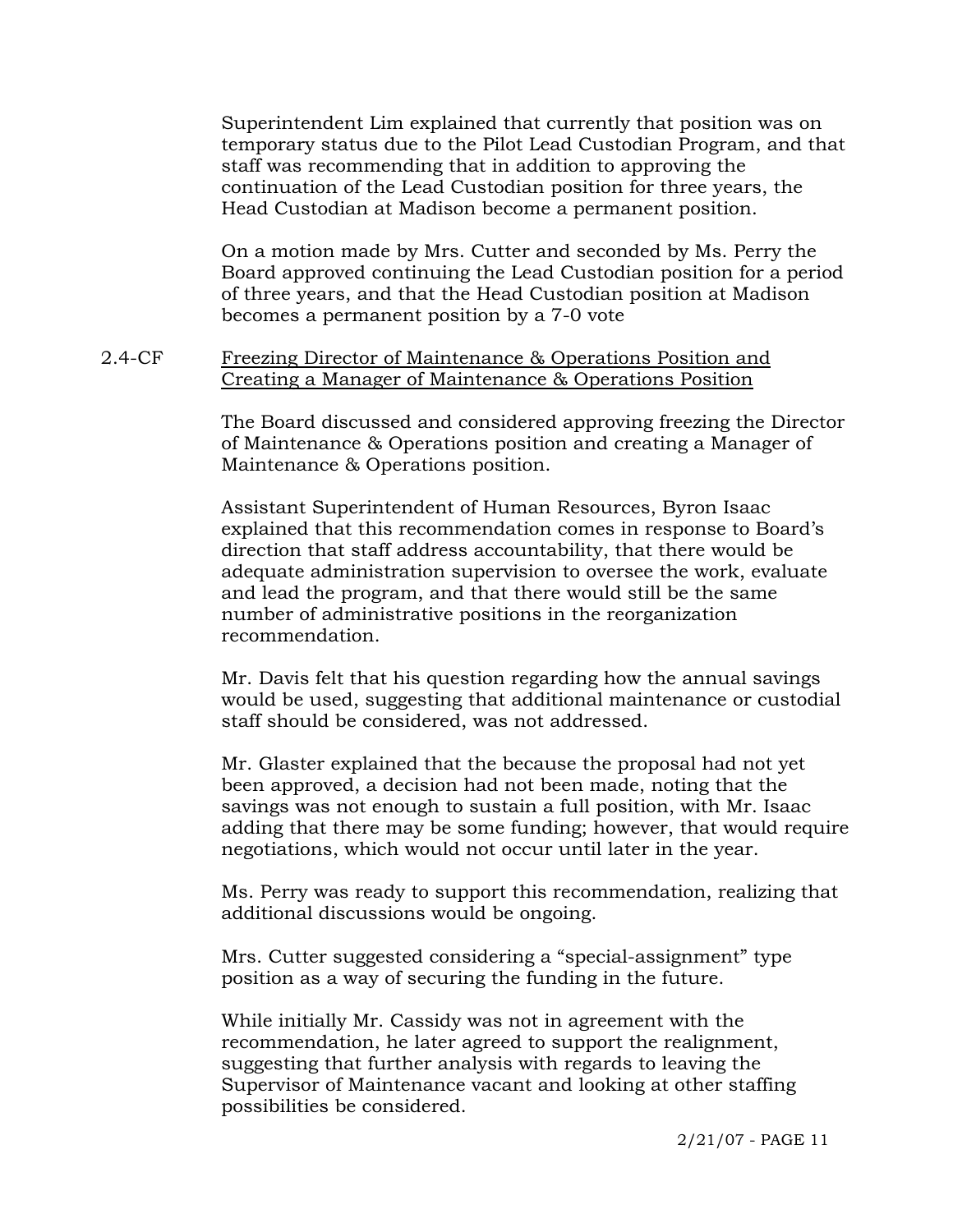On a motion made by Mr. Davis and seconded by Mrs. Cutter, the Board approved the freezing the Director of Maintenance & Operations position and creating a Manager of Maintenance & Operations position by a 7-0 vote.

# **INFORMATION**

#### Business, Operations and Facilities

4.1-I Miscellaneous receipts in the amount of \$14,267,954.55 have been deposited in the Treasury of Alameda County.

### **ADDITIONAL SUGGESTIONS AND COMMENTS FROM BOARD MEMBERS**

The Board was very impressed with the new website and thanked Communications Outreach Specialist Robin Michel, and Yvonne Day, website designer, for their efforts. Mrs. Cutter noted how impressive the demographics were.

- Ms. Perry distributed a copy of the minutes from the BTSA Advisory Council meeting on February 7.
- Mr. Davis thanked the Board members for their patience for the last couple of months, noting that he is excited to work with Board and District staff with the upcoming challenges the District will be facing.

 He also shared his conversation with Councilmember Diane Souza regarding her letter to the editor that appeared in the Daily Review, noting that her message had been misconstrued and that her only message was one of working together towards a common goal. He added that she encouraged the Board members to please contact her with any concerns regarding any comments that she makes.

• On the same note, Mrs. Cutter felt that it may be helpful if the Board shared part of the Fern Tiger report that addresses the divisiveness the community feels exits between the Board and City Council and the importance of speaking directly to each. She suggested that the District/Liaison Committee meeting would be the perfect venue to address this.

 Mrs. Cutter would like the Facilities/Technology Committee to discuss recycling of ceiling tiles. She said it was also wonderful to see the enthusiasm from the two ROP students.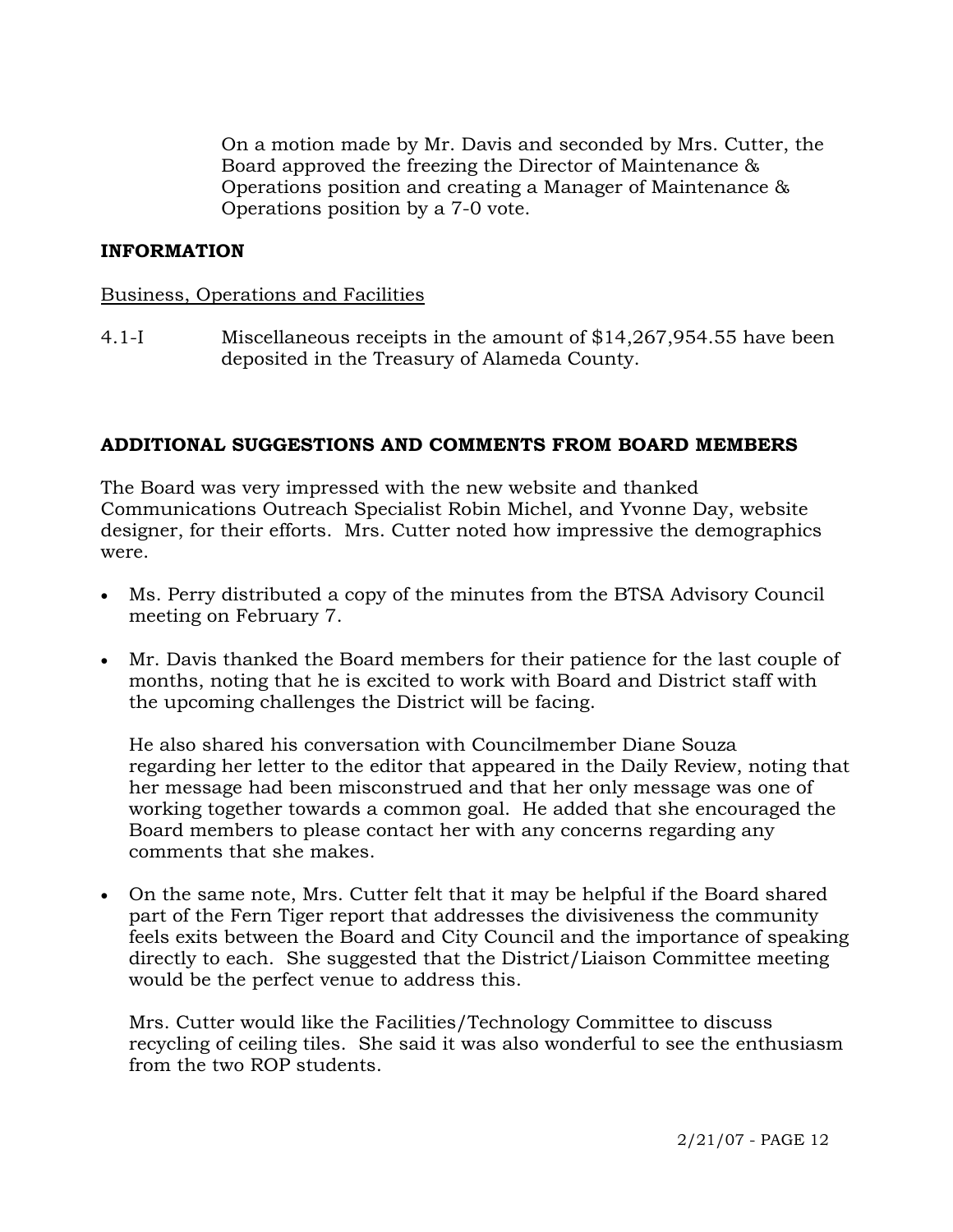• Mr. Katz suggested developing "take a Councilmember to coffee or lunch", policy which would aid in periodically keeping the line of communication open.

 He announced that African American Career Day would be February 22, at the high school, and Saturday, February 24 was the African American Education Summit at Cal State Hayward East Bay, as well as the Boosters' Crab Feed.

• Mrs. Hague thanked the Board and staff for their support of Muir's Band Concert. She would like to see the Board meet jointly with the City Council, with Superintendent Lim indicating that she had spoken to City Manager John Jermanis and it was his preference that the City/District Liaison Committee meet first before a joint meeting is scheduled. She also indicated that she had forward the four Thursdays of March at 4 p.m. as possible dates, adding that following this meeting she would like to poll the members of the committee for their availability.

 Mrs. Hague also announced that this Saturday, a SAT preparation course was available for all interested College Bound students.

• Mr. Cassidy referenced a letter and request from the Science Department. He asked the Superintendent address the issue and respond in the *Confidentially Speaking.*

 He had a concern as to the amount of publicity generated for the March workshops. Superintendent Lim said that they had just completed a press release, that 900 flyers had been sent to the Chamber to be included in their newsletter, and a Message from the Superintendent" would be included in the site newsletters as well.

 He confirmed that he had received a spreadsheet of Board expenditures for 2005/2006; however, he noted that the Superintendent's expenditures were also included.

 He would like to see the Advocacy Committee develop a letter on behalf of the Board advocating for equalization. Trustee Perry suggested "holding off" for the moment as there maybe some legislation regarding equalization coming to light within the next month.

 Mr. Cassidy was happy that dates for the Liaison Committee were being discussed. He thanked Trustee Davis for taking the initiative and speaking with Councilmember Souza regarding her Measure B comments in the Daily Review, reminding the Board of the respectful approach the Board had shown to the City regarding concerns about the reduction in school resource officers.

 Mr. Cassidy suggested that the Board recognize Yvonne Day and Robin Michel with Certificates of Commendation with regards to the new website.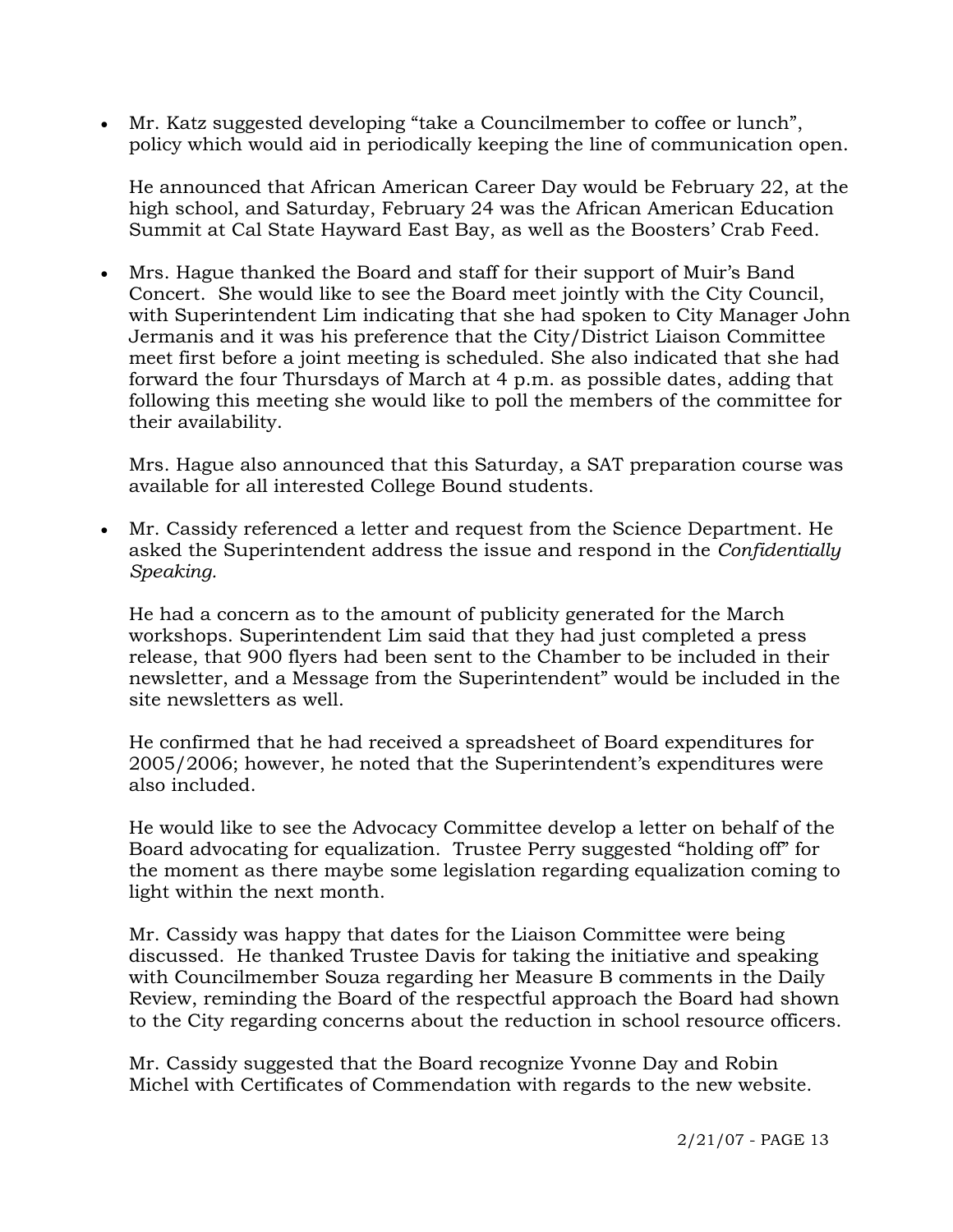He shared an April 2006 issue of Education Week that showed flags of different California colleges displayed in a hallway at a San Jose high school. He suggested that possibly something like this could be incorporated into the design of the freshman campus where an expectation is created around outstanding achievement.

 Superintendent Lim's suggested somehow including the photo into the community forum PowerPoint presentation.

• Mr. Richards asked and received Board consensus for the Advocacy Committee to track the equalization legislation.

 Mr. Richards noted that he had asked the Superintendent to set up a meeting with the Mayor, City Manager, and him to discuss communication.

 With regards to change orders, Mr. Richards requested that thorough information be included in the Board packet. He asked the Facilities/Technology Committee to review the change order process and return to the Board with an update.

 He mentioned the need to revisit the Superintendent's Evaluation Form and supporting documentation. Trustees Cutter, Hague, and Davis agreed to serve on the Ad-Hoc Committee to address those issues. Trustee Cutter will serve as Chair.

# **ANNOUNCEMENT**

# **Future Board of Education Meetings**

- Regular Meeting March 6, 2007
- Regular Meeting March 20, 2007
- Regular Meeting April 3, 2007
- Regular Meeting April 17, 2007
- Regular Meeting May 1, 2007
- Regular Meeting May 15, 2007
- Regular Meeting June 5, 2007
- Regular Meeting June 19, 2007

# **ADJOURNMENT**

On a motion made by Mrs. Hague and seconded by Mr. Davis, the Board adjourned the meeting at 9:15 p.m. by a 7-0 vote.